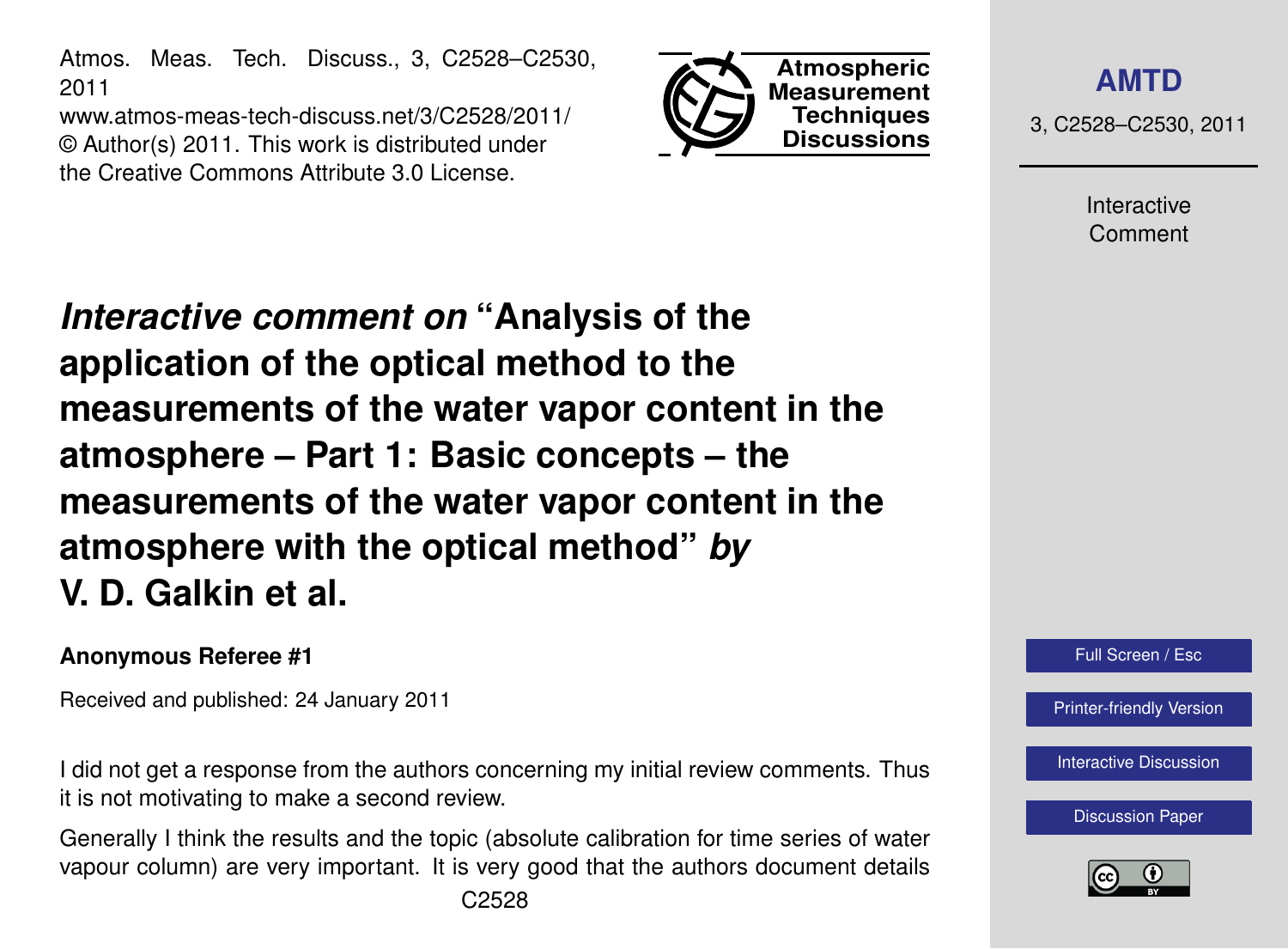ter of J. Morland. Since these articles are not mentioned by the authors, I conclude

that they are not informed about the state of research. However it is important that the authors relate their measurement technique to other measurement techniques in the introduction and maybe later in the trend analysis.

of the technique and the retrieval. However the presentation has to be revised before

1) There are many studies on the measurement of water vapor columns recently published e.g., FTIR instruments of P. Demoulin or R. Sussmann and microwave radiome-

2) Water vapour columns from radiosondes and/or ECMWF reanalysis might be shown for intercomparison in Fig.6

3) The title of the article can be shorter: e.g., " .....: Part 1 Basic concepts of the measurement technique"

4) The usage of the terms standard deviation, accuracy and uncertainty is not clear enough. The authors should explain in the beginning how accuracy, uncertainty and so on are defined. Example: line 15 in conclusions: "If the absolute humidity in the 15 cell were known with the uncertainty of 1% or less, then provide .... accuracy of 1%" Are accuracy and uncertainty the same? If yes, then you don't have to use both terms since it makes the article unclear.

5) How about systematic errors or biases? In addition, there can be systematic errors in the water vapour time series because of bad weather periods. This problem should be discussed too.

5) Figure 1c is without y-scale

publication in AMT.

Points for improvement:

6) Unit "cm ppw" is only used by the authors and by nobody else in the world. AMTD certainly recommends SI units I guess.

3, C2528–C2530, 2011

Interactive Comment

Full Screen / Esc

[Printer-friendly Version](http://www.atmos-meas-tech-discuss.net/3/C2528/2011/amtd-3-C2528-2011-print.pdf)

[Interactive Discussion](http://www.atmos-meas-tech-discuss.net/3/5705/2010/amtd-3-5705-2010-discussion.html)

[Discussion Paper](http://www.atmos-meas-tech-discuss.net/3/5705/2010/amtd-3-5705-2010.pdf)